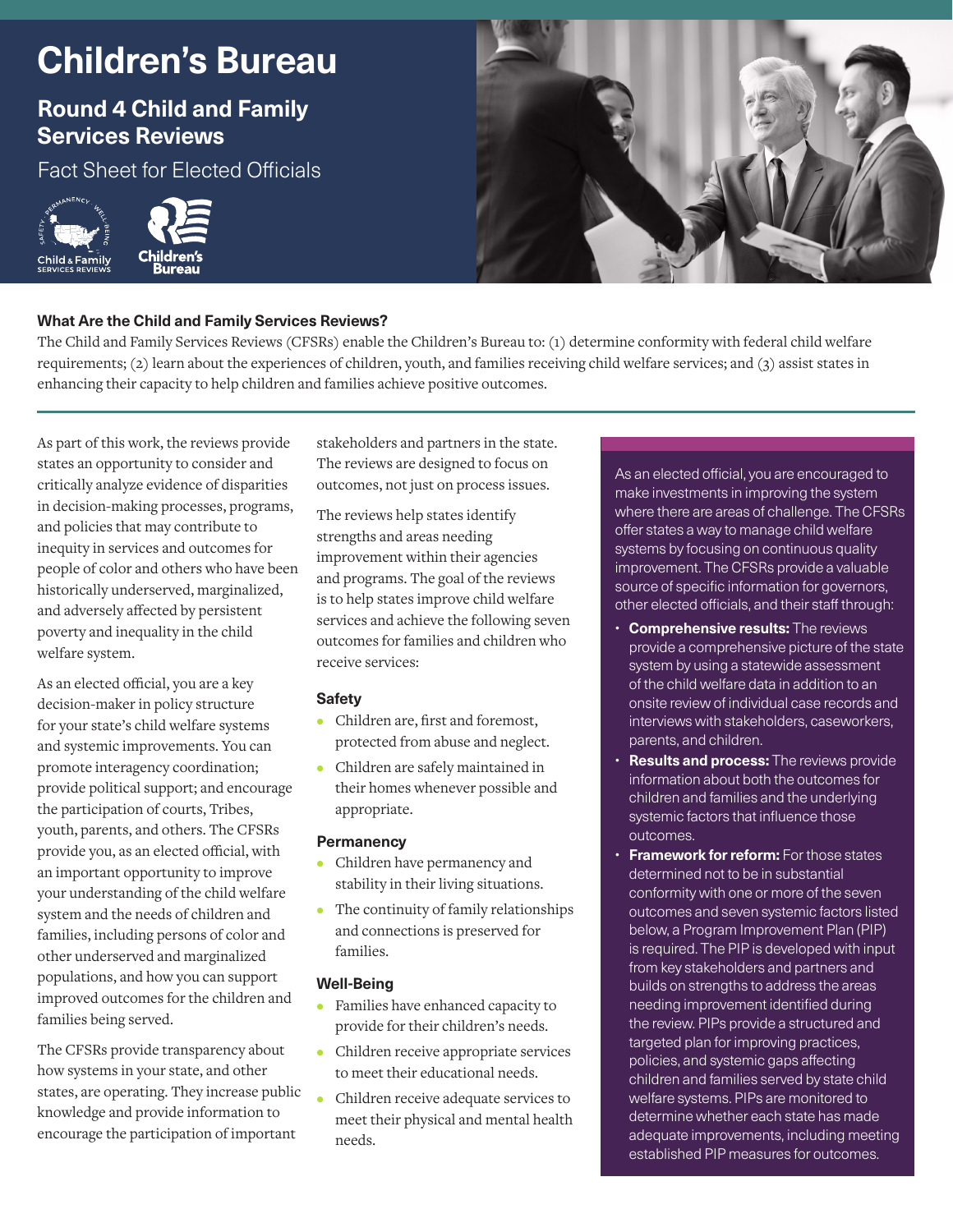# **The CFSR Process**

The CFSRs are a partnership between federal and state staff. The process is explained below.



Through the CFSRs, the Children's Bureau also determines states' performance on seven systemic factors. The systemic factors refer to systems within a state that should be in place to promote positive child safety, permanency, and well-being outcomes. The seven systemic factors reviewed are:1

- **1.** Statewide Information System
- **2.** Case Review System
- **3.** Quality Assurance System
- **4.** Staff and Provider Training
- **5.** Service Array and Resource Development
- **6.** Agency Responsiveness to the Community
- **7.** Foster and Adoptive Parent Licensing, Recruitment, and Retention

*Statewide Assessment.* The statewide assessment provides an opportunity for states to gather and analyze qualitative and quantitative data and evidence to evaluate their child welfare programs and practices. The statewide assessment begins with the consideration of a state's performance on the CFSR data profile. The Children's Bureau creates the data profile using the state's administrative data (from the Adoption and Foster Care Analysis and Reporting System [AFCARS] and the National Child Abuse and Neglect Data System [NCANDS]) and sends it to the state. The CFSR data profile includes performance information on the state's child safety and permanency outcomes provided by CFSR statewide data indicators (SWDI).

The SWDI performance calculations are based on observed performance, Risk-Standardized Performance (RSP), and national performance.<sup>2</sup>

- **• National performance** is a measure of how the nation as a whole performed on a given indicator.
- **• Observed performance** is a measure of a state's actual performance on a given indicator.
- **• Risk-Standardized Performance** is a comparison of state performance on a given indicator to national performance, but which considers factors over which a state has little or no control before making comparisons to national performance.

In addition to the CFSR data profile, states use their own qualitative and administrative data along with relevant data from agency partners and stakeholders to examine performance and systemic factor functioning. The statewide assessment is written by the

state in collaboration with key partners and stakeholders, including those with lived experience, to demonstrate how well the systems are functioning. The information captured in the statewide assessment informs the Children's Bureau's substantial conformity determinations and is used to inform subsequent phases of the CFSR.

*Onsite Review.* A joint federal-state team conducts the onsite review of the state child welfare program. The onsite review phase of the CFSR includes (1) case reviews, which include interviews with key case participants, and (2) interviews with child welfare system stakeholders and partners, such as courts, community agencies, foster families, caseworkers, service providers, and parents and youth served by the child welfare system. The extent of stakeholder interviews varies depending on the information provided in the statewide assessment.

States meeting certain criteria may conduct their own case reviews and case-specific interviews using the federal Onsite Review Instrument and Instructions and submit the results to the Children's Bureau in lieu of a Children's Bureau-led review conducted in a 1-week timeframe.

<sup>&</sup>lt;sup>1</sup> For more information on the outcomes and systemic factors, see the CFSR Quick Reference Items List, [https://www.acf.hhs.gov/sites/default/files/documents/cb/cfsr\\_quick\\_](https://www.acf.hhs.gov/sites/default/files/documents/cb/cfsr_quick_reference_list.pdf) [reference\\_list.pdf](https://www.acf.hhs.gov/sites/default/files/documents/cb/cfsr_quick_reference_list.pdf)